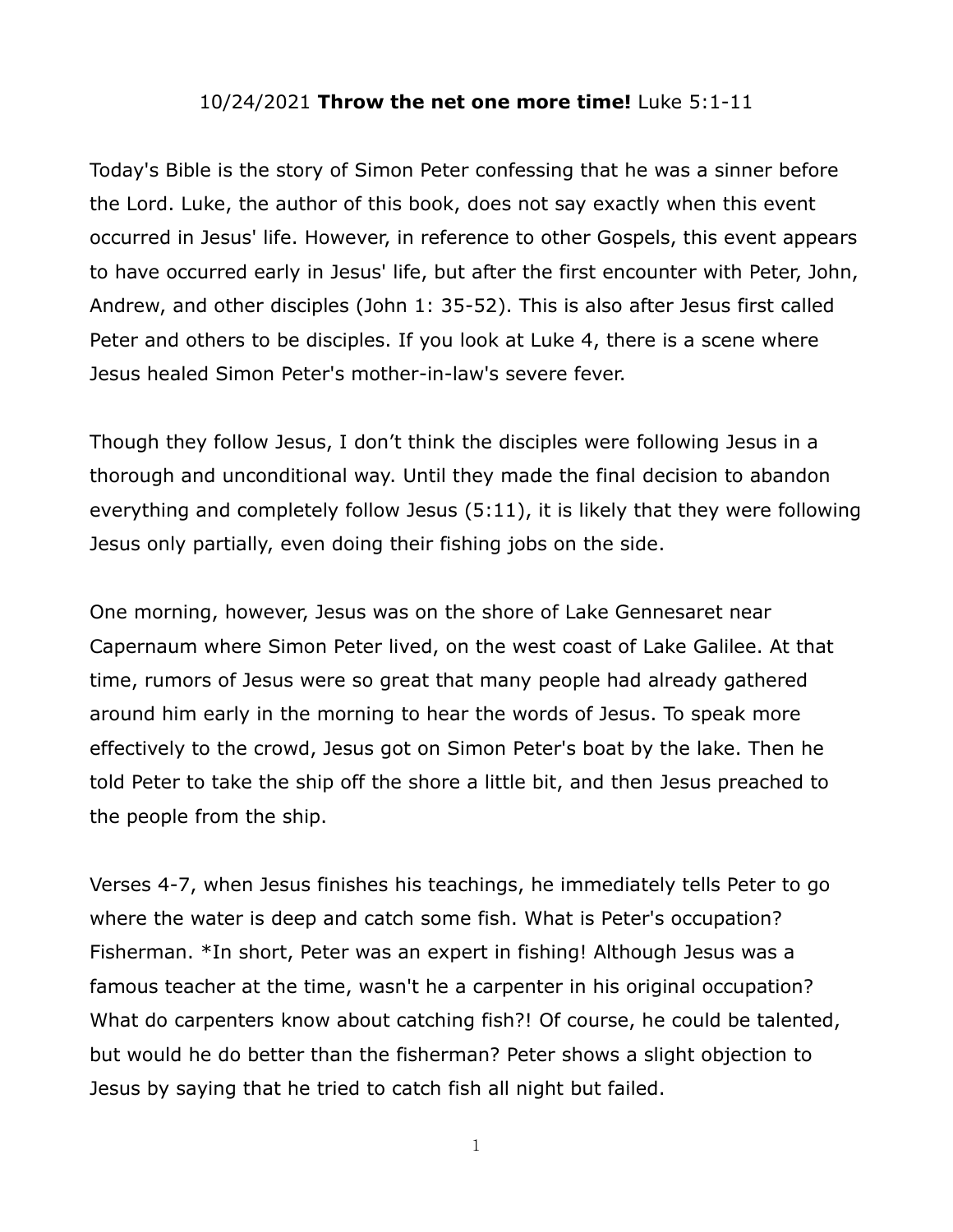In verse 2, they were already washing their nets after work. How tired would you be after working all night?! You've finished your net trimming, but to throw the net again? How troublesome is it?! Think of it this way. It's time to close your store, end the day, turn off the computers and equipment, and get ready to go home. Imagine if a customer comes in last minute and asks for something. Well, it doesn't matter if it's simple, but if you're done trimming the net and they ask something like throwing the net again, the story is different. However, the importance is that Peter still obeyed!

A quick reminder here is that we all experience working hard all night but gained nothing worthy of our work. We struggle with our life, but there are times when we do not have much success. Once I read books all night and wrote a paper, but I didn't like the results. You prepared a business plan for a long time, but it didn't come to fruition. You raise your kids as best as you could, but they don't listen to you. Even though Peter was an expert in catching fish, he had a day when things did not go well. Like Peter, how common is it to work hard and not gain anything. Sometimes we work hard and patiently, but it just doesn't work.

However! Trust in the Word of the Lord, and **throw the net one more time!** We must be able to obey! If you stop there, it is all for nothing! Today's Scripture tells us that we should not be bound by our past experiences, we will not be confined to our knowledge and common sense, **but we must believe in the Lord's Word and rely on it.** Without the Word of the Lord, there is no effort and labor that will yield benefit, but when we act according to the word of the Lord, there is always fruit. Believing in the promises of the Scriptures, being firm in faith and acting on it are never in vain.

Going back to today's Scripture, despite this situation, Peter and his co-workers obey Jesus' command. They have already heard and seen many of Jesus' miracles and were impressed by his teachings. Therefore, they obeyed Jesus, even though not all the circumstances did not line up. Obedience is not just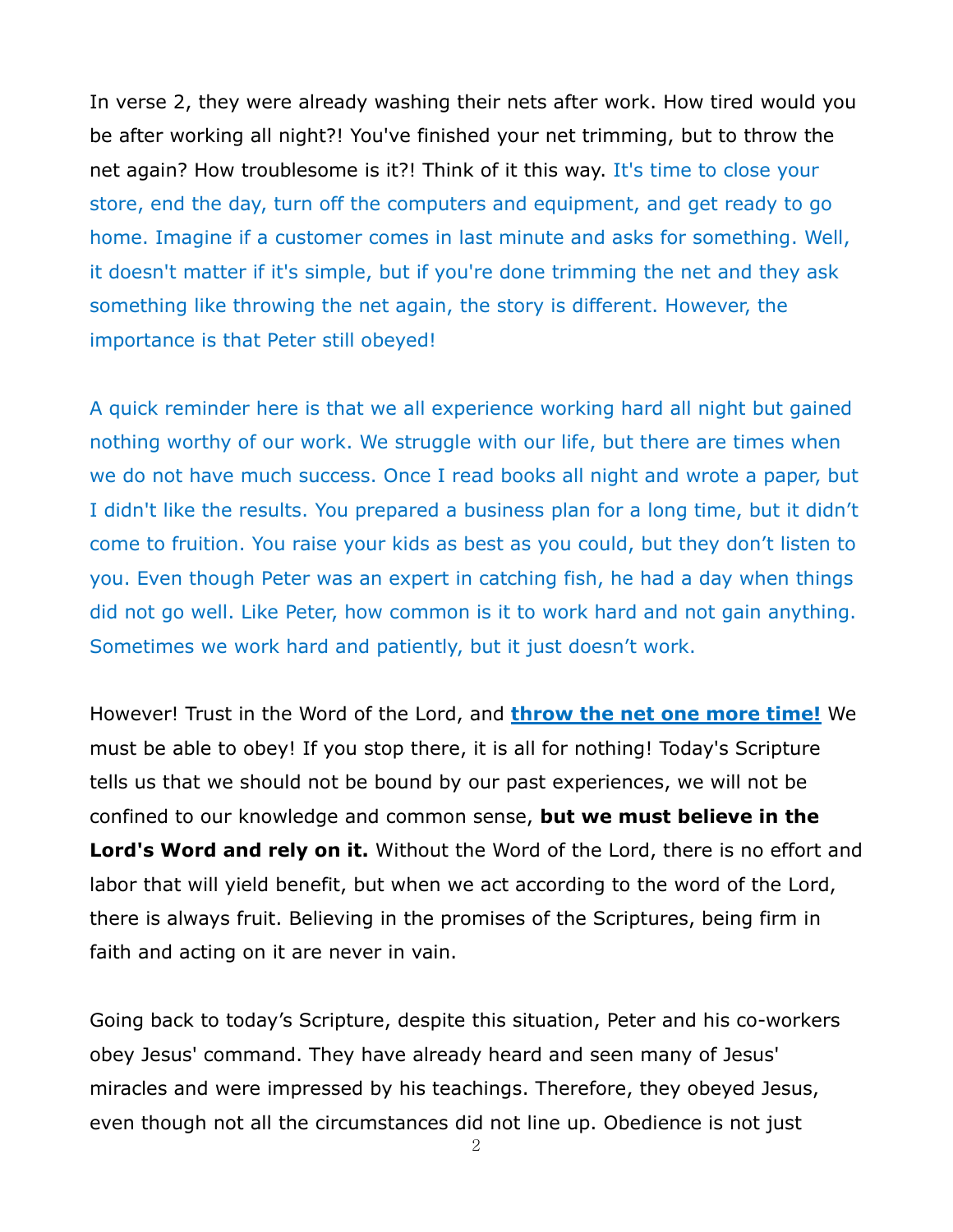following when it is possible to follow it. Obedience is hard when it is difficult to do it! There are people who seem to be doing well in their faith life, but when some circumstance happens in their lives, they are separated from God. At that moment, check whether you are standing in faith, and I bless you in the name of Jesus to come to the place of obedience.

In obedience to Jesus, Peter threw a net, but this time, in verse 6, "When they had done so, they caught such a large number of fish that their nets began to break." Everyone at the lake was amazed at the supernatural ability of Jesus in controlling even the fish in the lake. At this very moment, Peter forgot that the boat with so many fish was sinking and fell at Jesus' feet! What did he say? In verse 8, "When Simon Peter saw this, he fell at Jesus' knees and said, "Go away from me, Lord; I am a sinful man!" Instead of praising Jesus or celebrating his success, Peter tells Jesus to go away from him because he is a sinner.

Peter had already seen the power of Jesus in another miracle. Although such things impressed Peter and made him agree to follow Jesus, this incident of the Lord's ability to govern the fish of the lake, which is Peter's place of living, came as a special shock to him. Peter's crying reminds us of Job's confession. "My ears had heard of you but now my eyes have seen you. Therefore, I despise myself and repent in dust and ashes" (Job 42:5,6). Job tried to live righteously before God and was regarded as the most righteous of his time, and he knew God well, but when he stood in the divine presence of God, he realized nothing but his sins and repented.

Also, after the prophet Isaiah saw the glory of God, "'Woe to me!' I cried. 'I am ruined! For I am a man of unclean lips, and I live among a people of unclean lips, and my eyes have seen the King, the Lord Almighty."(Isaiah 6:5). When Peter began to see Jesus as divinely dignified through the power that Jesus showed, he instinctively realized his sins. In such a situation, the first reaction that occurs naturally to human is the overwhelming sense that humans cannot exist before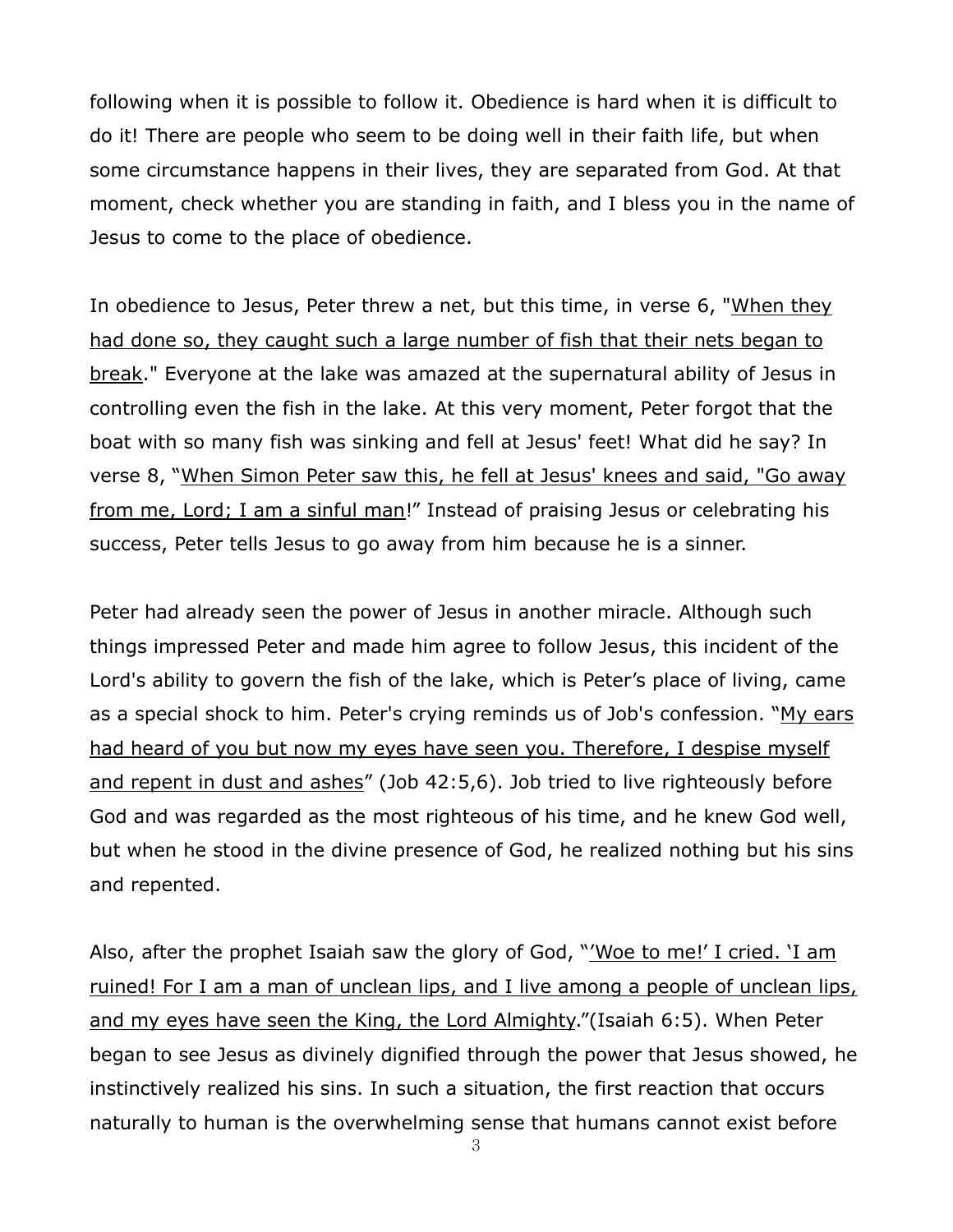the Holy One. So, Peter immediately cried out, "Lord, leave me!" Do you know what Jesus was called before? In verse 5 the title "teacher" was changed to "Lord" in verse 8!

Without obedience, we cannot see! We easily see others as sinners but not ourselves. Obedience is when we stand below. "When Simon Peter saw this, he fell at Jesus' knees and said." When we are above the Word of God, we can never obey. We think that my thoughts are more correct than God's Words! We may think it is a good teacher's story, but it's not my Lord's word for my life! However, in this passage, the title has naturally changed! When we rely on God's Word, we experience miracles and my sins are revealed before God's presence. Repentance comes naturally!

Later, in John 21, a similar situation to what we read today happens. After Jesus' resurrection, seven disciples, led by Peter, go fishing to Galilee. They worked hard all night but couldn't catch anything. Then our Lord stands by the seashore and shouts. 'Do you have any fish?' 'No.' 'Throw the net on the other side.' But this time, the net was not torn. If you catch many big fish, of course the net will be torn, but here it's not tearing! Peter was a fisherman and certainly experienced the Lord's special presence and the touch of God through catching fish. Jesus spoke to him in a wonderfully understandable language! Then that means God wants to communicate with us in our daily work when we obey God's Words!

The Lord understood Peter's state of mind. So in reassuring words, "Don't be afraid; from now on you will catch people." Peter continued to lay down his job to follow Jesus. "So they pulled their boats up on shore, left everything and followed him." (v.11). It's worth noting that the irony here is that in his profession, Peter was able to catch the greatest number of fish than ever before, but he left everything to follow Christ. At his all-time professional high, Peter let everything go in order to follow Jesus Christ. While we live, we must be careful when the wealth of the world grows in us that it becomes our hope in life. We must be careful so that our eyes